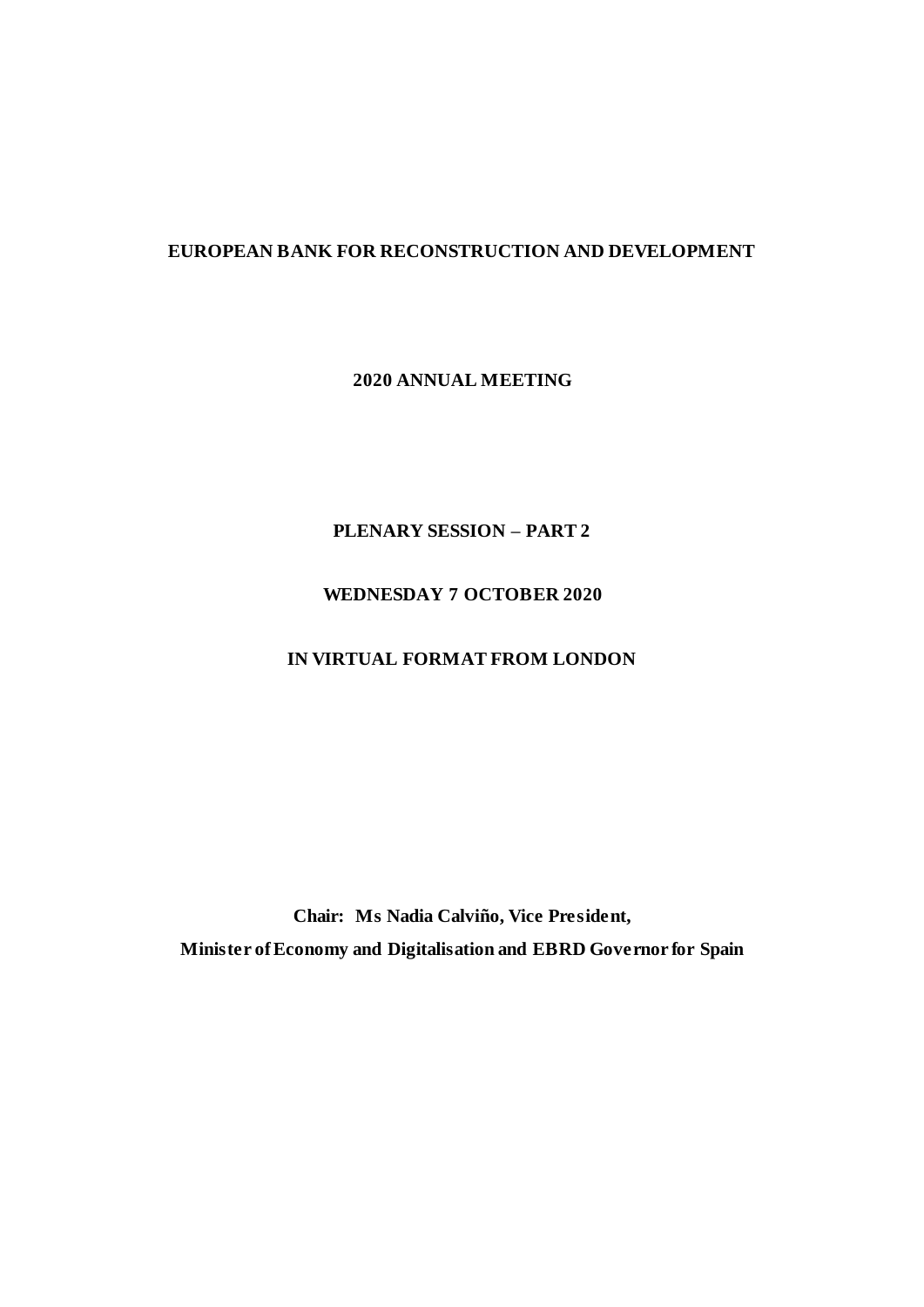# **Contents**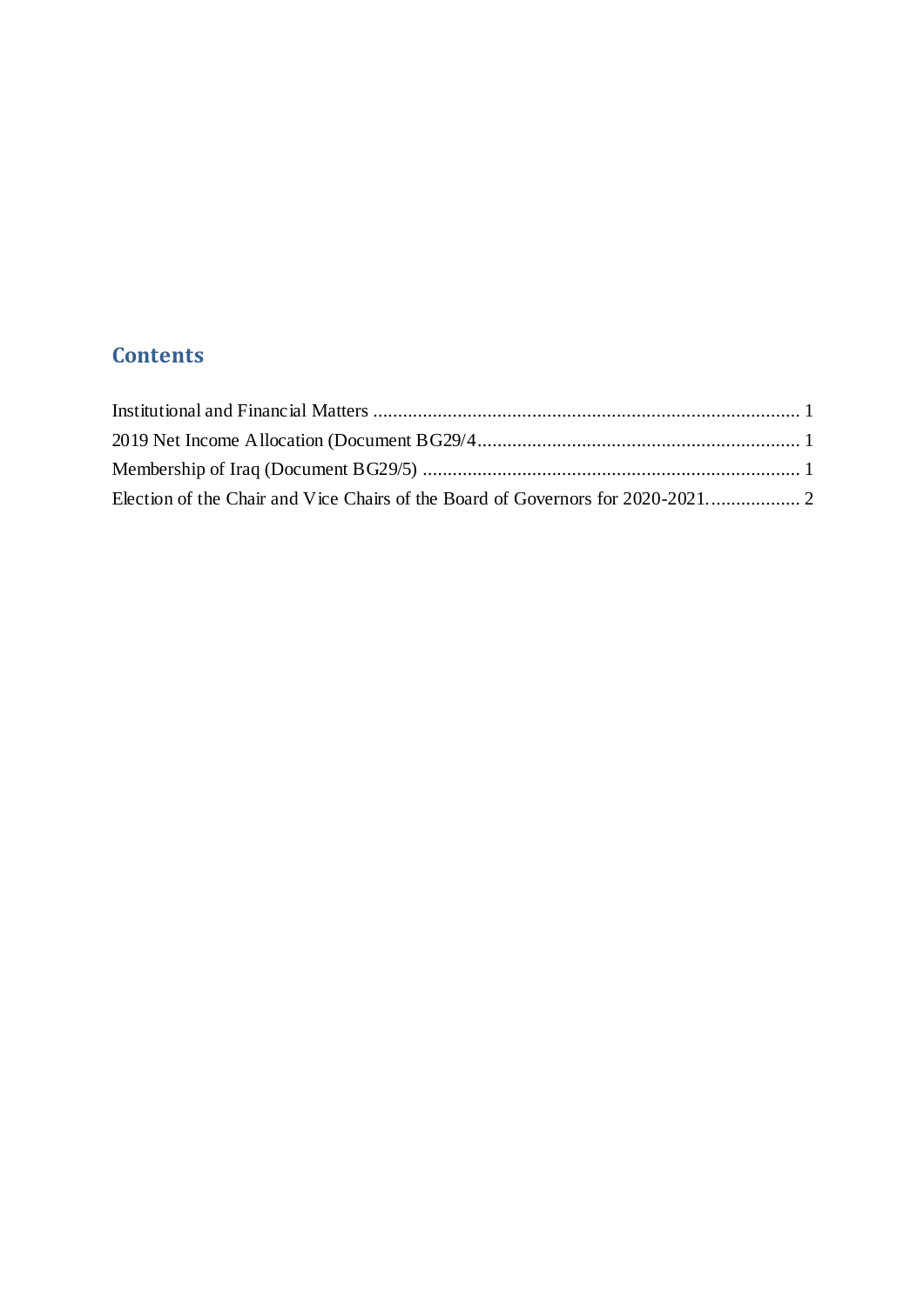#### <span id="page-2-0"></span>**Institutional and Financial Matters**

THE CHAIR: We now move into the second part of our Plenary Session, which covers the Financial and Institutional Matters.

As provided for in the Agenda, we have two reports of the Board of Directors with attached Resolutions to be adopted. The Procedures Committee noted these reports, and recommends that the draft Resolutions be considered for adoption in this session.

## <span id="page-2-1"></span>**2019 Net Income Allocation (Document BG29/4)**

First, I would like to propose that we adopt the Resolution on the 2019 Net Income Allocation, document number BG29/4. Is there support for this Resolution; in other words, is there anybody against the adoption of this Resolution? You can react on the web chat function. *(Pause)* 

Since I do not see or hear any objection, I declare the Resolution on the 2019 Net Income Allocation as adopted.

# **Membership of Iraq (Document BG29/5)**

<span id="page-2-2"></span>I would now like to propose that we adopt the Resolution on the Membership of Iraq, document number BG29/5. Is there support for this Resolution? Is there anyone against this Resolution? *(Pause)*

As I neither see nor hear any objection, I declare the resolution on membership of Iraq adopted.

So may I take the opportunity to express my congratulations to Iraq for passing this important milestone. I look forward to welcoming you as members of the EBRD soon.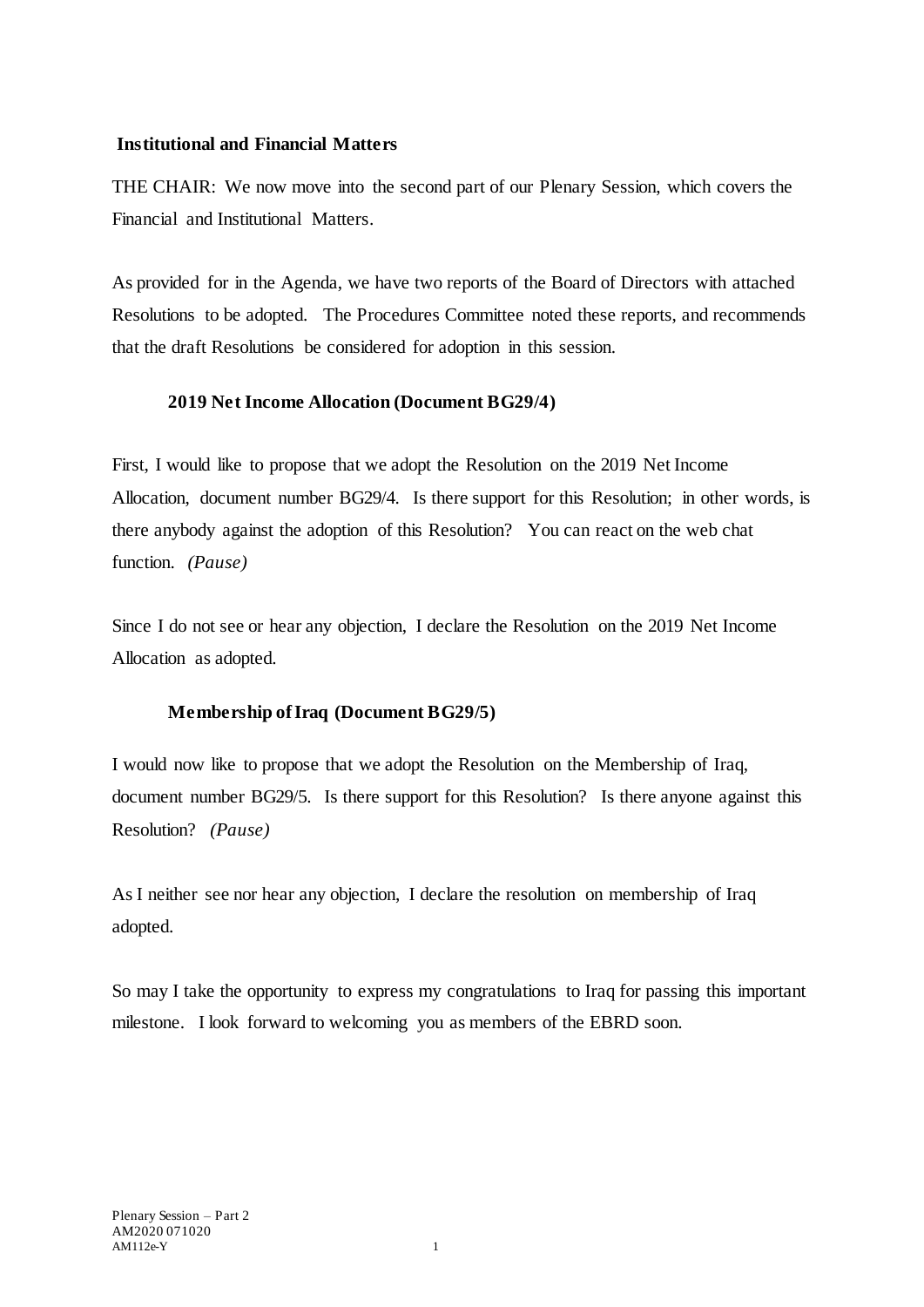#### **Election of the Chair and Vice Chairs of the Board of Governors for 2020-2021.**

<span id="page-3-0"></span>The last item of business we have today is the election of the Chair and Vice Chairs of the Board of Governors for 2020-2021

The Procedures Committee has recommended that the Governor for Ireland be elected as Chair, and that the Governor for Armenia and the Governor for Uzbekistan be elected Vice Chairs of the Board of Governors.

They will take up office from the close of this year's Annual Meeting, which will be at the end of our meeting tomorrow, after we have completed the Election for the new EBRD President. They will hold office until the end of the 2021 Annual Meeting of the Board of Governors.

Is there support for this recommendation? *(Pause)* 

As I neither see nor hear any objection, I declare that this recommendation has been approved with effect from the close of the Annual Meeting tomorrow.

Let me take this opportunity to congratulate the Governor for Ireland on his election as Chair, and the Governors for Armenia and Uzbekistan on their election as Vice Chairs.

Before concluding today's meeting, I would like to invite Acting President Jürgen Rigterink to make some closing remarks.

MR RIGTERINK: Thank you, Chair, for the opportunity to say a few concluding words and a heartfelt thank you to all Governors for your appreciation for the Bank's work, and your engaged participation in this meeting. It has been challenging for all of us, but your patience as well as your strategic guidance is both appreciated and valued.

I strongly welcome the decisions you have just made. We look forward to welcoming Iraq as our new shareholder in the near future. Your approval of the 2019 Net Income Allocation provides essential support to our work on the ground. We welcome the opportunity to work with our newly appointed Chair and Vice Chair of the Board of Governors over the next year.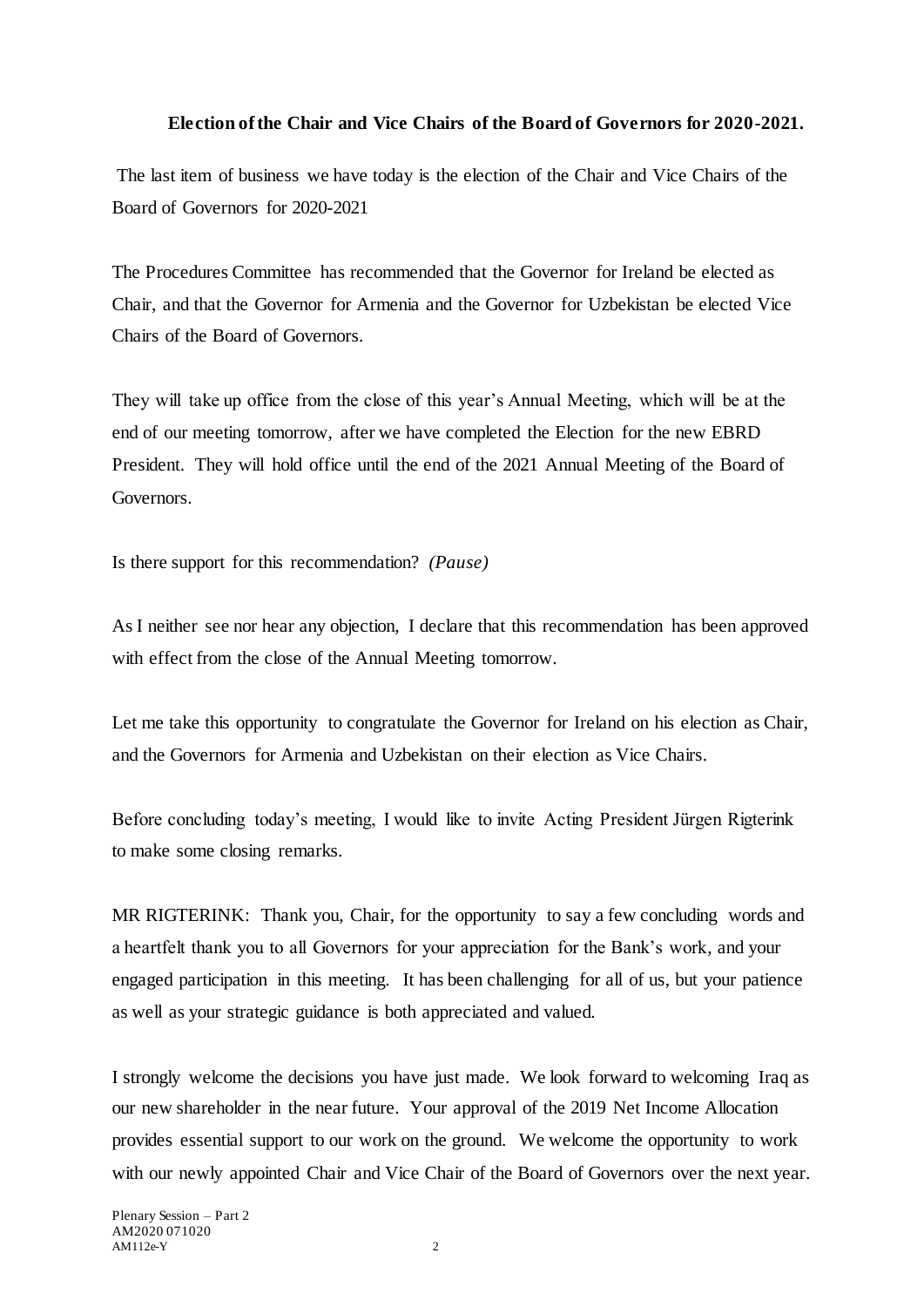I would also like to supplement the Chair's excellent summary of the substantive and sometimes passionate interventions during the Roundtable discussion with some reflections of my own. Obviously the COVID-19 crisis will remain with us for some time. But we will continue to be a reliable and steadfast partner to our countries of operations, and I really thank you for the words of support for our rapid response to date.

I am greatly encouraged by the confidence shown in the Bank's capacity to deliver in this complex and uncertain context, and I will be sure to share this message with our staff, who I know will more than appreciate it.

I will also let them know of your strong backing for the Bank's implementation of the strategy over the medium term. I have heard, in particular, your strong support for our unique mandate, business model and private-sector focus, including doing more to mobilise private finance. I have also heard the strong emphasis from many of you on each of the three strategic themes: green transition, of course, but also promoting equality of opportunity and accelerating the digital transition.

Dear Governors, you have set us an ambitious and challenging agenda. It gives the EBRD and its next President the best of starts for the next chapter in its history. We are already preparing ourselves to deliver on the Strategy. And from tomorrow, that work will be accelerating. We cannot achieve everything immediately. But with your support and the continuing positive engagement of our Board of Directors, I am sure we will be successful.

As you all know, the test of a strategy is not its approval but its implementation. As I said at the outset, this is a proud day in EBRD's history, and all in the Bank share in that pride for the work they have put in to getting us to this point.

The Chair welcomed the delegations from Algeria and United Arab Emirates as observers to our meeting. I also want to thank them for joining us and hope they leave today with a more concrete understanding of what the EBRD can deliver. We look forward to our future cooperation.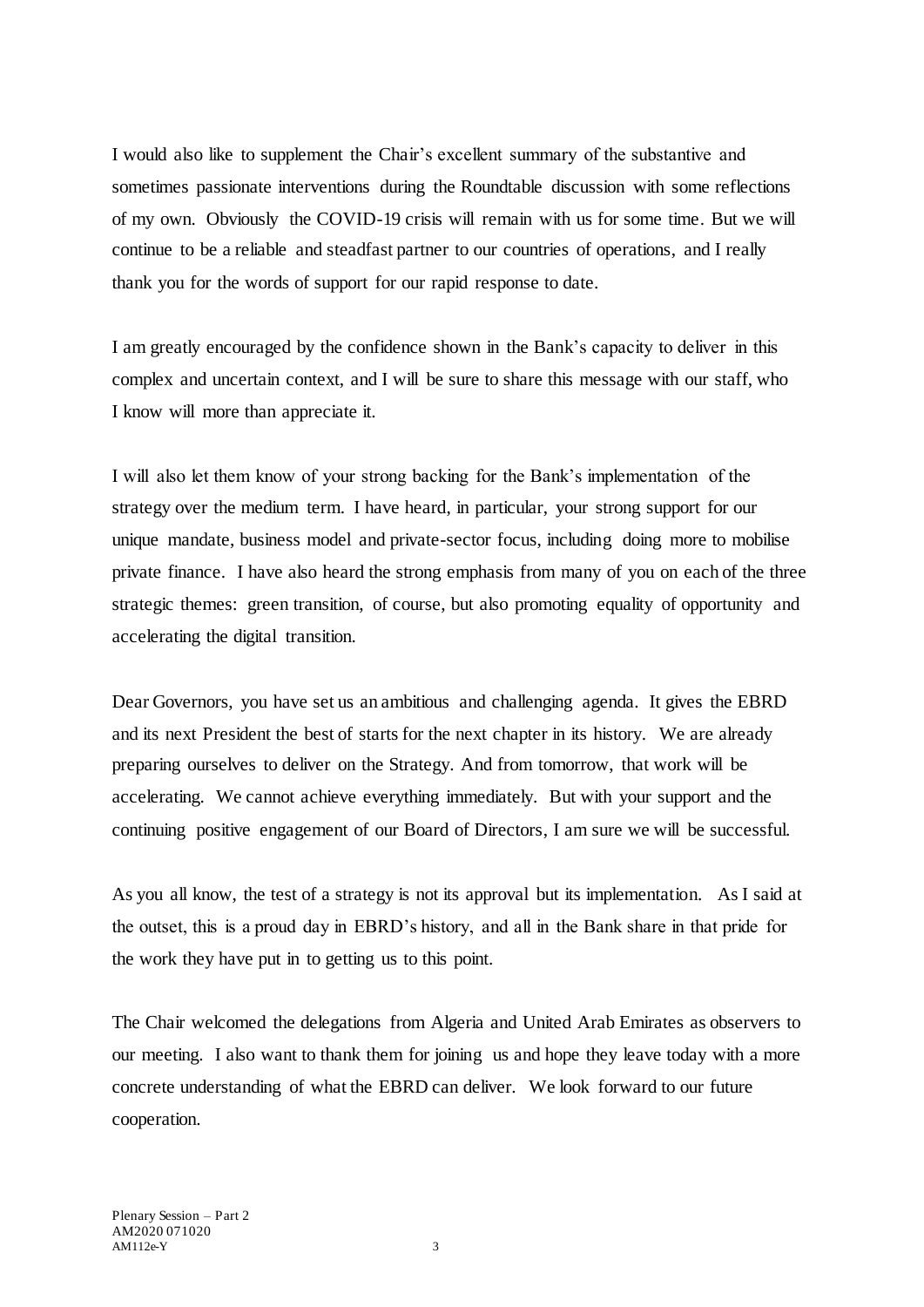I would also thank colleagues in the Office of the Secretary General, in particular our technicians and event management colleagues. They have worked hard behind the scenes, dealing with many variables over which they sometimes have no control, to deliver our first virtual meeting in the Bank's 29-year history.

Finally, I would like to thank you, Nadia, our Chair; and also our Vice Chair, Florin Cîtu, who stepped in at short notice; and fellow Governors for your contributions. I am leaving this Annual Meeting bolstered by your encouragement, your strong commitment to the EBRD and belief in the work we do, investing to change people's lives.

On behalf of the management team and all of the staff of the EBRD, I thank you once again for your support and guidance. And I look forward to seeing you all next year  $-$  but then, of course, again in my capacity as First Vice-President. Thank you very much. *(Applause)*

THE CHAIR: It is nice to hear the clapping, even if it is from afar. Thank you very much, Jürgen, our Acting President, and fellow Governors, for your thoughtful contributions at our meeting today. I would like to thank all participants for the stimulating and interesting discussion. It is clear that EBRD is on a strong footing for the future.

We have taken a number of important decisions today, including the approval of the Strategic and Capital Framework, the 2019 Net Income Allocation and on Iraq's membership application. We are conscious of having delivered what was expected from us, even though we had to do it in this virtual manner.

The resilience that is needed to deliver this event is considerable. So I want to extend once more a special thanks to the staff of the Bank who have been working tirelessly behind the scenes to enable this event to run so smoothly. We can certainly be proud of the organisation of its staff. We can build on this impressive track record and the agility the Bank has shown to react to the unforeseen needs, to innovate and, more importantly, to deliver. I was happy to hear Mr Rigterink engage and commit to continuing this performance delivery.